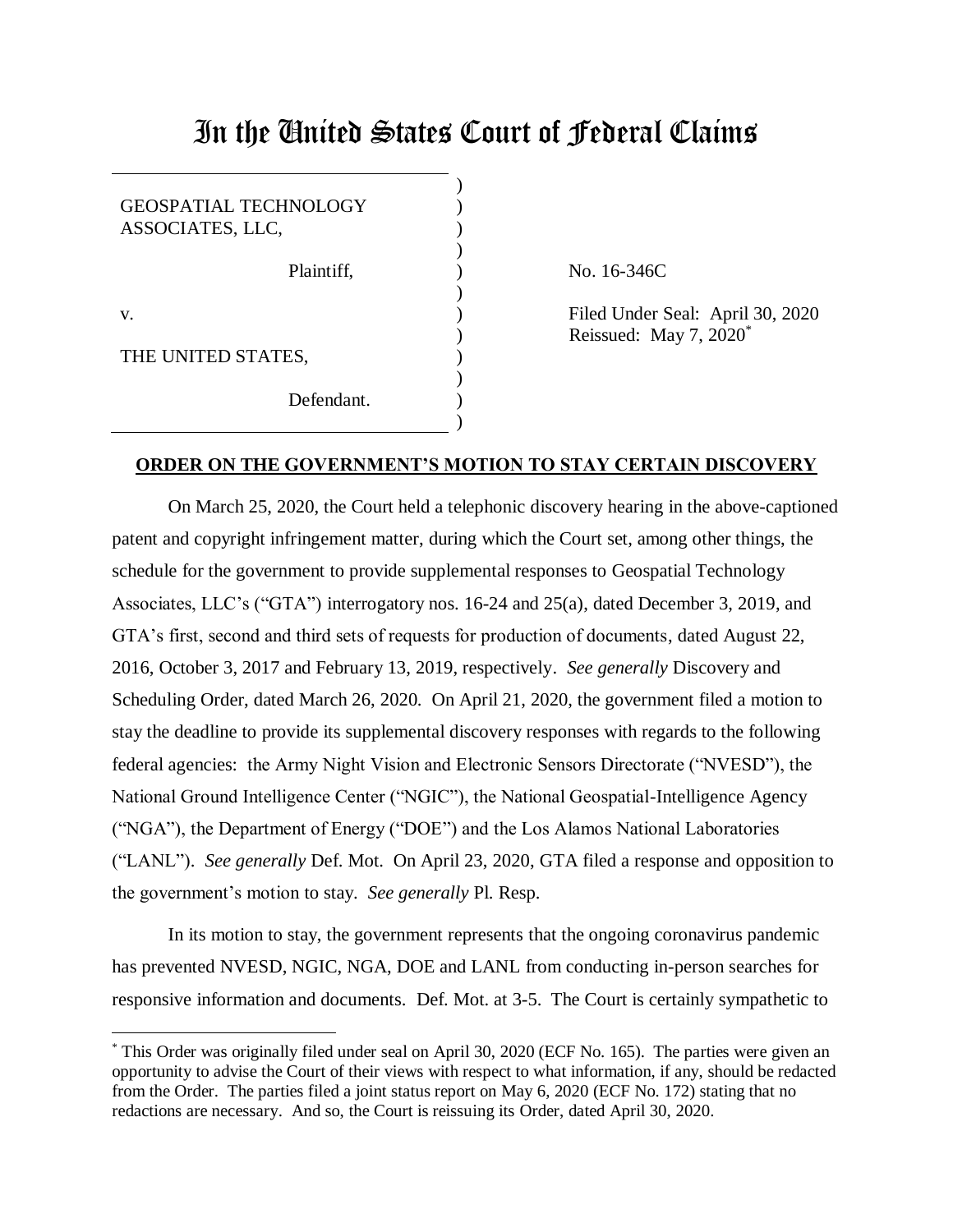the challenges facing the government—and all parties to this matter—as a result of the ongoing pandemic. Nonetheless, the Court observes that the government agreed to the current schedule for supplementing its discovery responses during the telephonic discovery hearing held in this matter on March 25, 2020. *See* Discovery and Scheduling Order, dated March 26, 2020. The Court issued the resulting scheduling order after full consultation with the parties. *See* Hr'g Tr. at 57:2-61:24.

The government also does not explain why the required searches for responsive documents and information could not be performed electronically by the impacted federal agencies. *See generally* Def. Mot. Nor does the government address what efforts it has undertaken to date to search for information and documents that are responsive to GTA's outstanding discovery requests at these agencies. *Id.* In this regard, the Court also observes that GTA served the document requests at issue on the government on August 22, 2016, October 3, 2017 and February 13, 2019, respectively.

Given these concerns, the government has not shown good cause to justify a stay of the deadlines for its supplemental responses to GTA's discovery requests. And so, the Court must **DENY** the government's motion to stay. It is further **ORDERED** that the government shall provide its supplemental responses to:

- 1. GTA's interrogatory nos. 16-24 and 25(a) with regards to NVESD, NGIC, NGA, DOE and LANL on or before **May 14, 2020**; and
- 2. GTA's first, second and third sets of requests for production of documents on or before **June 22, 2020**, consistent with the Court's March 26, 2020 Discovery and Scheduling Order.

Some of the information contained in this Order may be considered privileged, confidential or sensitive personally-identifiable information that should be protected from disclosure. And so, this Order shall be **FILED UNDER SEAL**. The parties shall review the Order to determine whether, in their view, any information should be redacted prior to